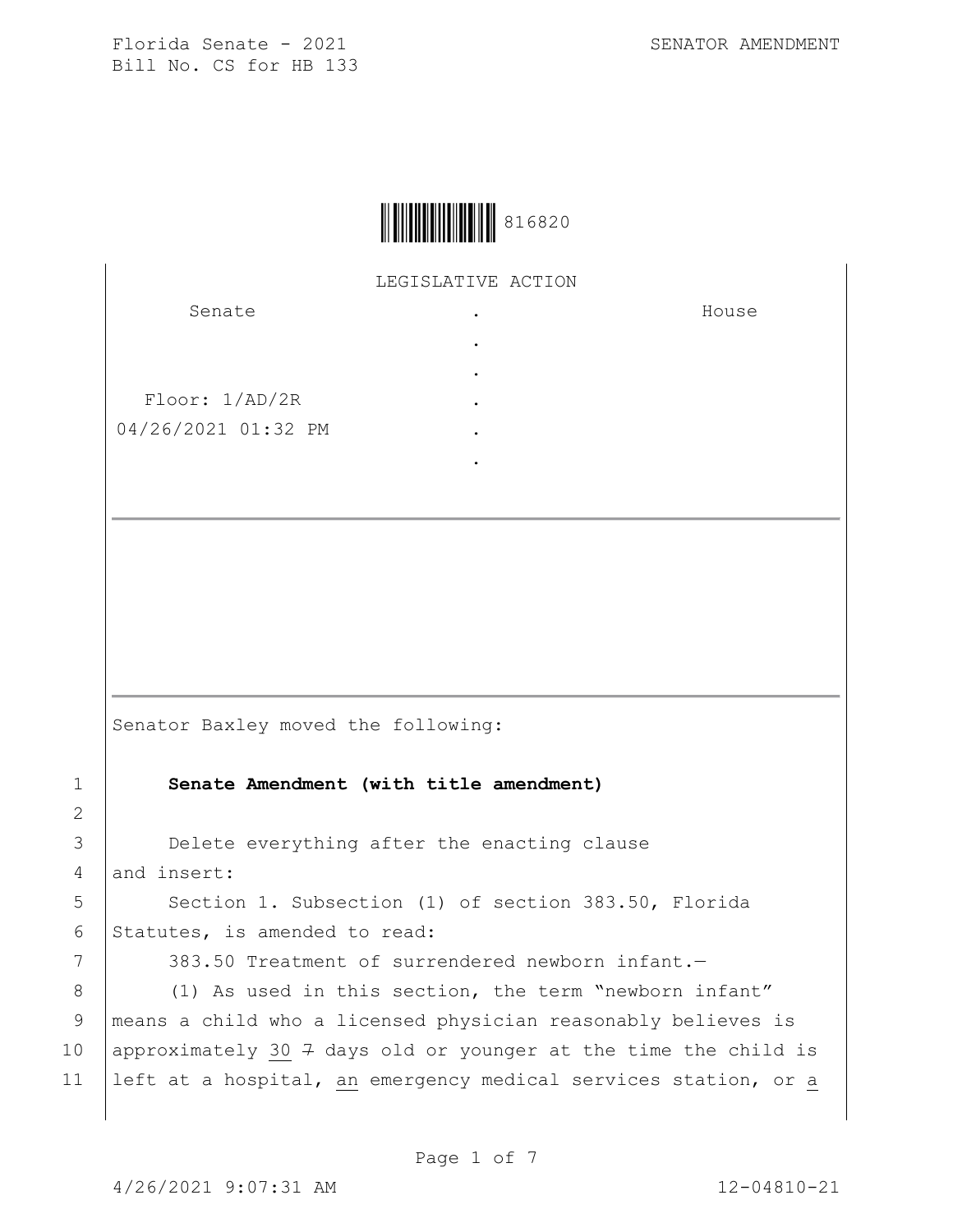

12 | fire station.

13 Section 2. Section 63.0423, Florida Statutes, is amended to  $14$   $\vert$  read:

15 63.0423 Procedures with respect to surrendered newborn 16 infants.—

17 (1) Upon entry of final judgment terminating parental 18 rights, a licensed child-placing agency that takes physical 19 custody of a newborn  $\theta$  an infant surrendered at a hospital, an 20 emergency medical services station, or a fire station pursuant 21  $|$  to s. 383.50 assumes responsibility for the medical and other 22 costs associated with the emergency services and care of the 23 surrendered newborn infant from the time the licensed child-24 placing agency takes physical custody of the surrendered newborn 25 linfant.

26 (2) The licensed child-placing agency shall immediately 27 seek an order from the circuit court for emergency custody of 28 the surrendered newborn infant. The emergency custody order 29 shall remain in effect until the court orders preliminary 30 approval of placement of the surrendered newborn infant in the 31 prospective home, at which time the prospective adoptive parents 32 become guardians pending termination of parental rights and 33 finalization of adoption or until the court orders otherwise. 34 The guardianship of the prospective adoptive parents shall 35 remain subject to the right of the licensed child-placing agency 36 to remove the surrendered newborn infant from the placement 37 during the pendency of the proceedings if such removal is deemed 38 by the licensed child-placing agency to be in the best interests  $39$  of the child. The licensed child-placing agency may immediately 40 seek to place the surrendered newborn infant in a prospective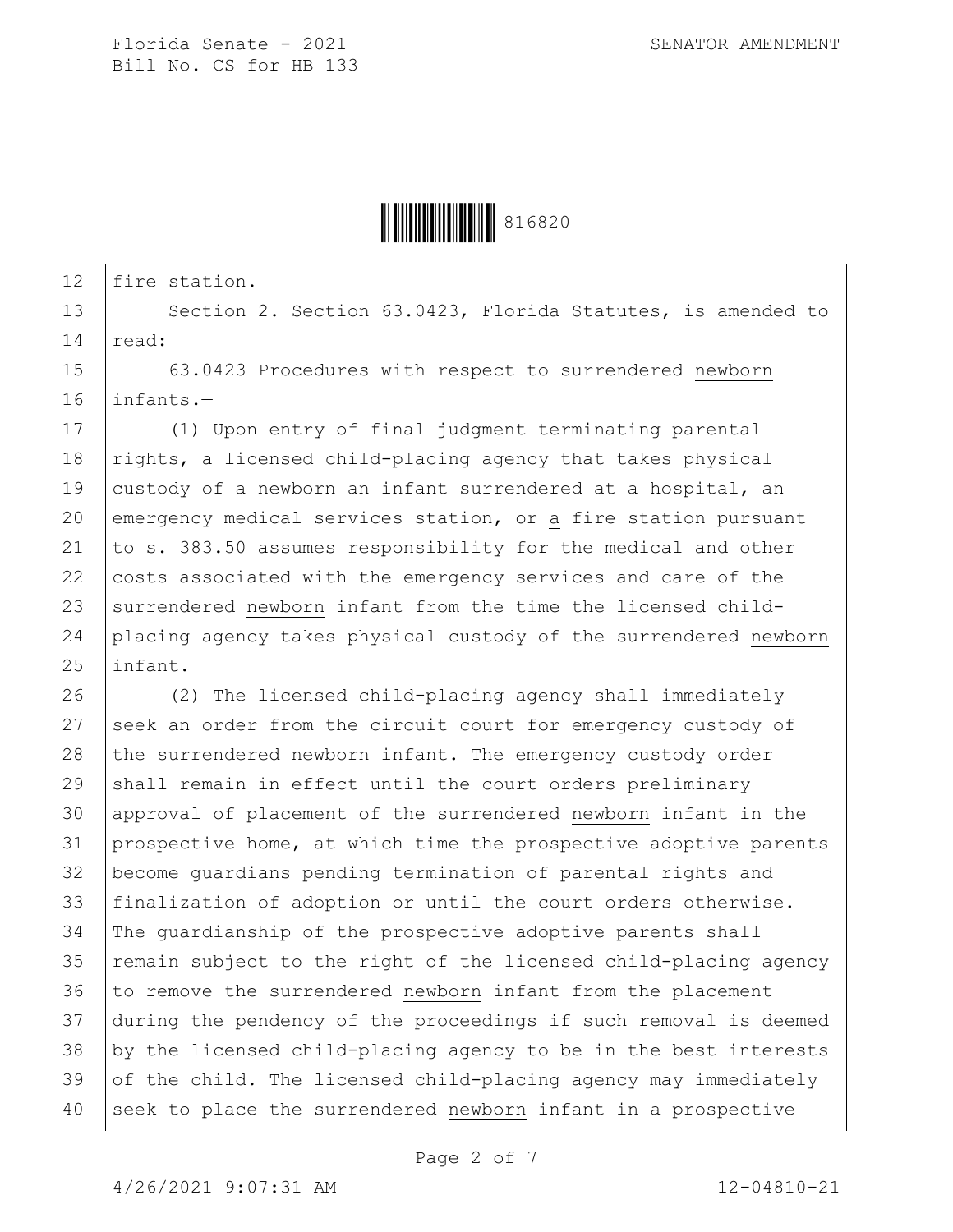

41 adoptive home.

 (3) The licensed child-placing agency that takes physical custody of the surrendered newborn infant shall, within 24 hours thereafter, request assistance from law enforcement officials to investigate and determine, through the Missing Children Information Clearinghouse, the National Center for Missing and Exploited Children, and any other national and state resources, whether the surrendered newborn infant is a missing child.

49 (4) The parent who surrenders the newborn infant in 50 accordance with s. 383.50 is presumed to have consented to 51 termination of parental rights, and express consent is not 52 required. Except when there is actual or suspected child abuse 53 or neglect, the licensed child-placing agency shall not attempt 54 to pursue, search for, or notify that parent as provided in s. 55  $\vert$  63.088 and chapter 49. For purposes of s. 383.50 and this 56 section, a surrendered newborn an infant who tests positive for 57 illegal drugs, narcotic prescription drugs, alcohol, or other 58 substances, but shows no other signs of child abuse or neglect, 59 shall be placed in the custody of a licensed child-placing 60 agency. Such a placement does not eliminate the reporting 61 | requirement under s.  $383.50(7)$ . When the department is contacted 62 regarding a newborn  $\theta$  infant properly surrendered under this 63 section and s.  $383.50$ , the department shall provide instruction  $64$  to contact a licensed child-placing agency and may not take 65 custody of the newborn infant unless reasonable efforts to 66 contact a licensed child-placing agency to accept the newborn 67 infant have not been successful.

68 (5) A petition for termination of parental rights under 69 this section may not be filed until 30 days after the date the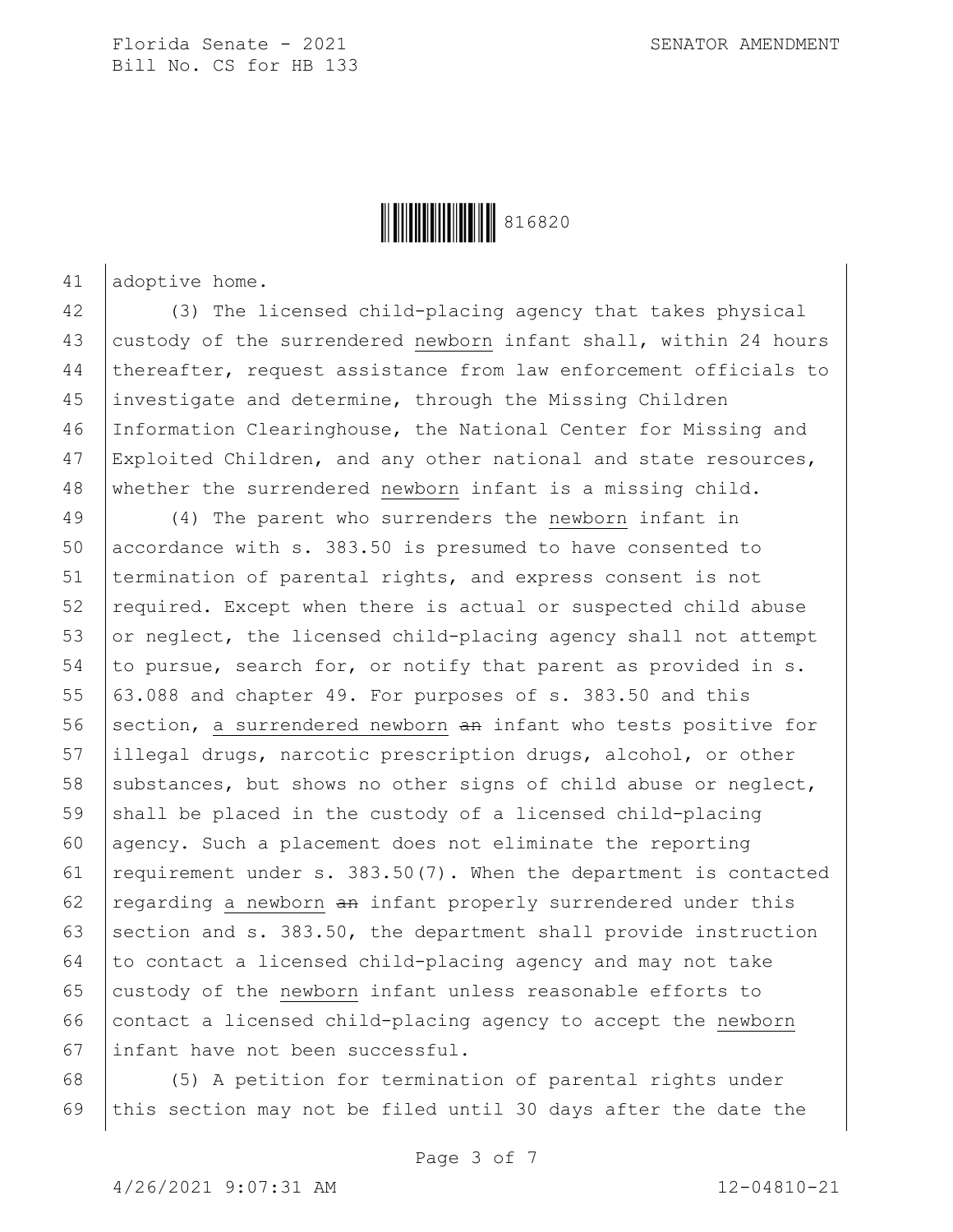

 newborn infant was surrendered in accordance with s. 383.50. A petition for termination of parental rights may not be granted until a parent has failed to reclaim or claim the surrendered 73 newborn infant within the time period specified in s. 383.50.

 (6) A claim of parental rights of the surrendered newborn infant must be made to the entity having legal custody of the 76 surrendered newborn infant or to the circuit court before which proceedings involving the surrendered newborn infant are pending. A claim of parental rights of the surrendered newborn infant may not be made after the judgment to terminate parental 80 rights is entered, except as otherwise provided by subsection  $81 | (9).$ 

82 (7) If a claim of parental rights of a surrendered newborn 83 infant is made before the judgment to terminate parental rights 84 is entered, the circuit court may hold the action for 85 termination of parental rights in abeyance for a period of time 86 not to exceed 60 days.

87 (a) The court may order scientific testing to determine 88 maternity or paternity at the expense of the parent claiming 89 parental rights.

90 (b) The court shall appoint a guardian ad litem for the 91 surrendered newborn infant and order whatever investigation, 92 home evaluation, and psychological evaluation are necessary to 93 determine what is in the best interests of the surrendered 94 newborn infant.

95 (c) The court may not terminate parental rights solely on 96 the basis that the parent left the newborn infant at a hospital, 97 an emergency medical services station, or a fire station in 98 accordance with s. 383.50.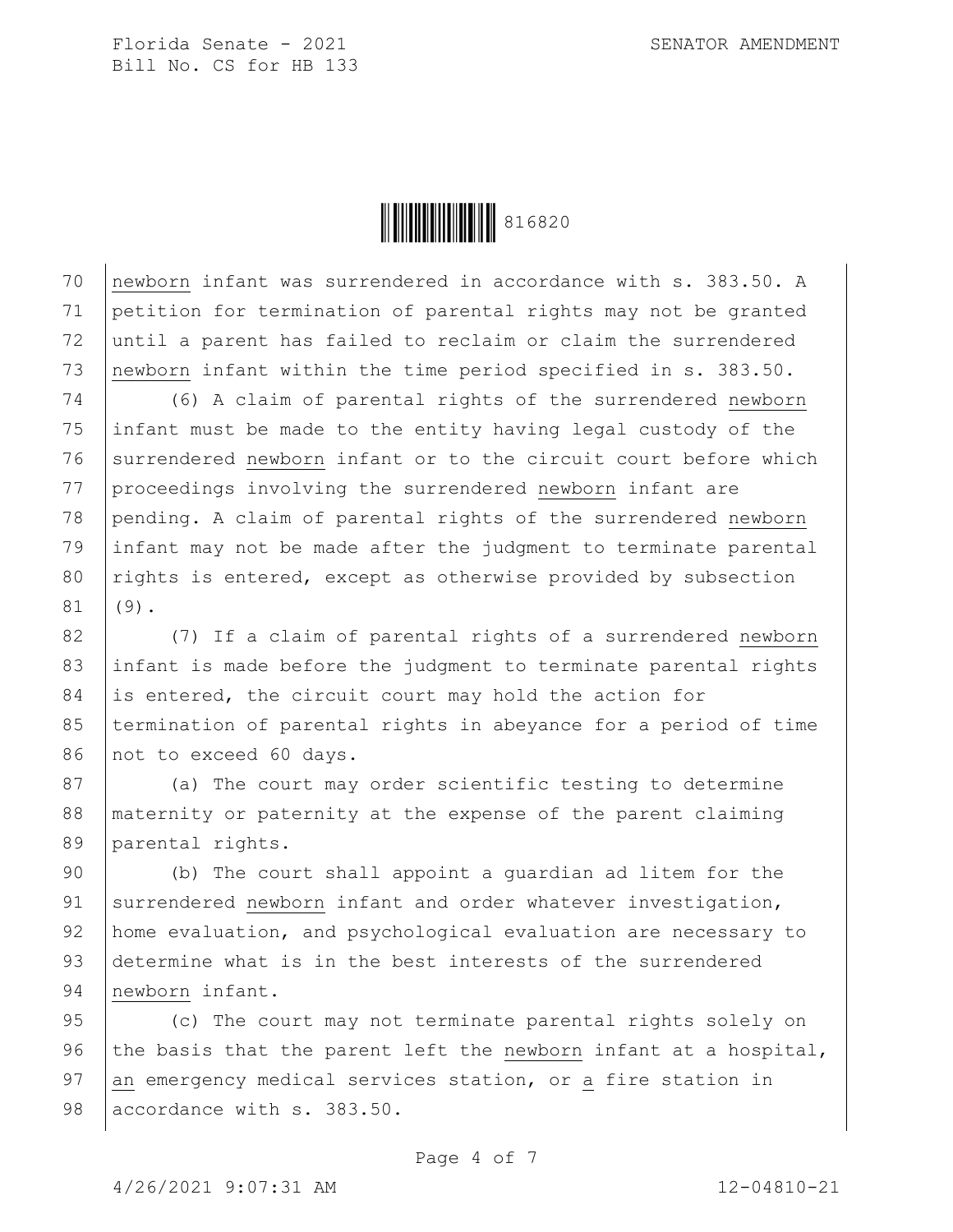**││││││││││││││** 816820

99 (d) The court shall enter a judgment with written findings 100 of fact and conclusions of law.

101 (8) Within 7 business days after recording the judgment, 102 the clerk of the court shall mail a copy of the judgment to the 103 department, the petitioner, and any person whose consent was 104  $|$  required, if known. The clerk shall execute a certificate of 105 each mailing.

106 (9)(a) A judgment terminating parental rights of a 107 surrendered newborn infant pending adoption is voidable, and any 108 Iater judgment of adoption of that child minor is voidable, if, 109 upon the motion of a parent, the court finds that a person 110 knowingly gave false information that prevented the parent from 111 timely making known his or her desire to assume parental 112 | responsibilities toward the child  $miner$  or from exercising his 113  $\sigma$  or her parental rights. A motion under this subsection must be 114 filed with the court originally entering the judgment. The 115 motion must be filed within a reasonable time but not later than 116 | 1 year after the entry of the judgment terminating parental 117  $r$ ights.

118 (b) No later than 30 days after the filing of a motion 119 under this subsection, the court shall conduct a preliminary 120 hearing to determine what contact, if any, will be allowed 121 permitted between a parent and the child pending resolution of 122 the motion. Such contact may be allowed only if it is requested 123 by a parent who has appeared at the hearing and the court 124 determines that it is in the best interests of the child. If the  $125$  court orders contact between a parent and the child, the order 126 must be issued in writing as expeditiously as possible and must  $127$  state with specificity any provisions regarding contact with

Page 5 of 7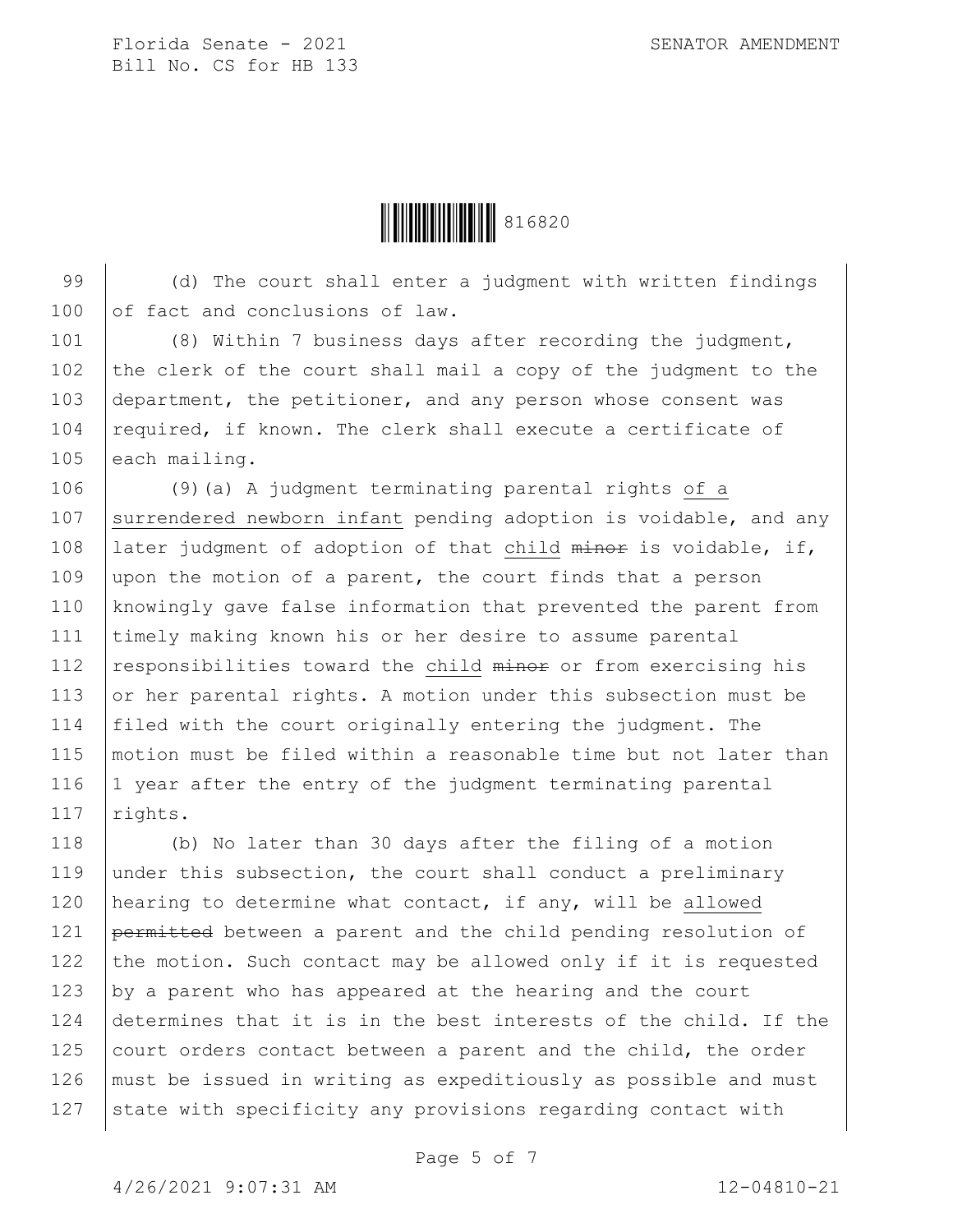**HEIRE EIRES AND ST 6820** 

128 persons other than those with whom the child resides.

129 (c) The court may not order scientific testing to determine 130 the paternity or maternity of the child minor until such time as 131 the court determines that a previously entered judgment 132 terminating the parental rights of that parent is voidable 133 pursuant to paragraph (a), unless all parties agree that such 134 testing is in the best interests of the child. Upon the filing 135 of test results establishing that person's maternity or 136 paternity of the surrendered newborn infant, the court may order 137 visitation only if it appears to be in the best interests of the 138 child.

139 (d) Within 45 days after the preliminary hearing, the court 140 shall conduct a final hearing on the motion to set aside the 141 judgment and shall enter its written order as expeditiously as 142 possible thereafter.

143 (10) Except to the extent expressly provided in this 144 section, proceedings initiated by a licensed child-placing 145 agency for the termination of parental rights and subsequent 146 adoption of a newborn infant left at a hospital, an emergency 147 medical services station, or a fire station in accordance with 148  $\vert$  s. 383.50 shall be conducted pursuant to this chapter. 149 Section 3. This act shall take effect July 1, 2021.

151 |================ T I T L E A M E N D M E N T ================ 152 And the title is amended as follows:

153 **Delete everything before the enacting clause**  $154$  and insert:

155 A bill to be entitled 156 | An act relating to surrendered newborn infants;

Page 6 of 7

150